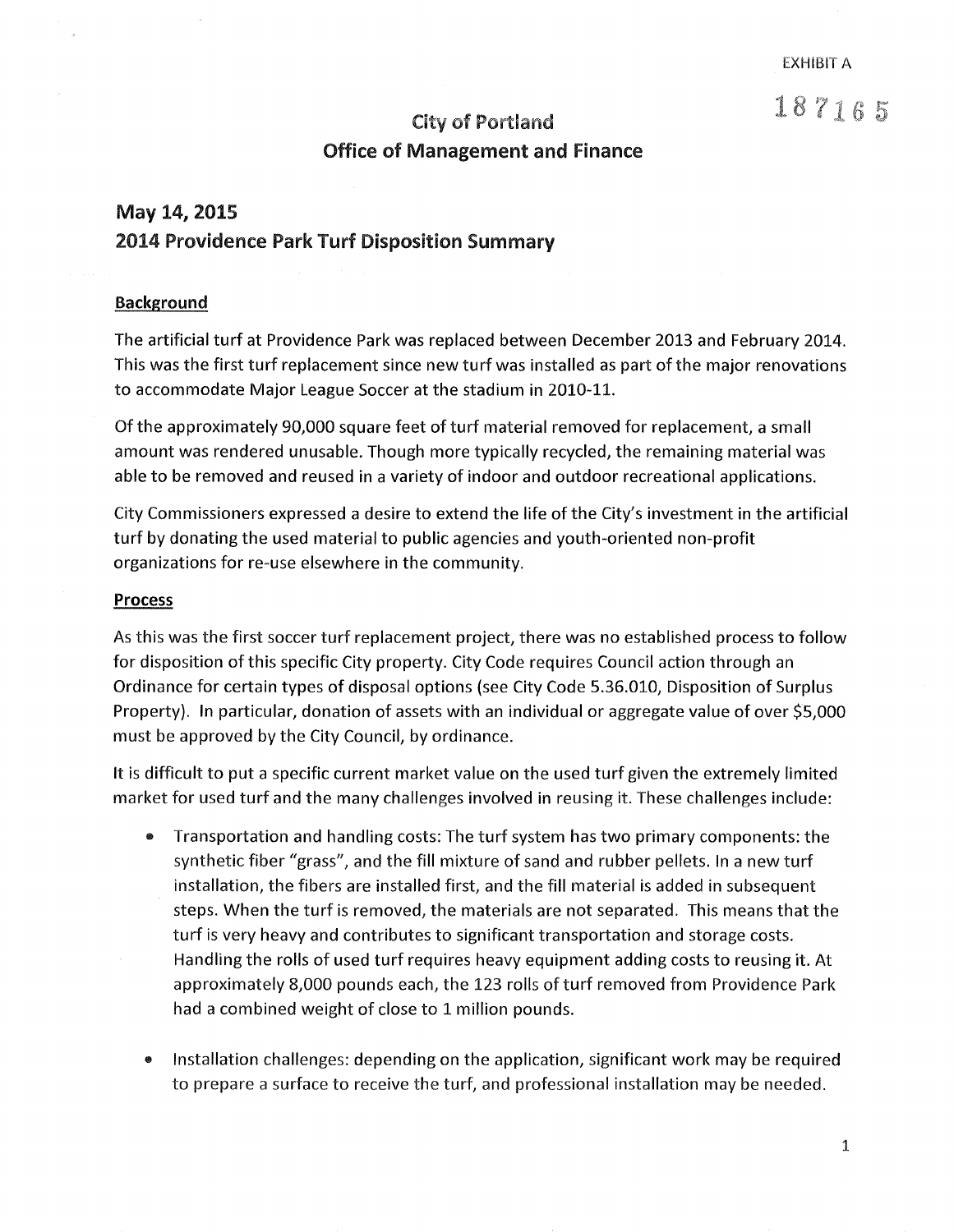EXHIBIT A

Lack of warrantee: unlike new turf, the used turf comes with no guarantees whatsoever. This is a major consideration for community organizations and agencies investing significant resources in projects to reuse the turf.

However, despite these many challenges, because the turf being removed from Providence Park is in relatively good condition, a representative from the manufacturer of the turf suggested it has an approximate value of \$1.00 per square foot. That figure represents an aggregate value of approximately \$90,000 for the entire amount of used turf.

In consultation with the Portland Timbers and City Commissioners' offices, the City's Spectator Facilities staff identified government agencies and community organizations interested in receiving donations of used turf and arranged for the delivery or pick up of materials. This had to be done quickly because of the short window between event seasons at Providence Park and the challenges with arranging for storage of the used turf. At the time, there was an understanding that OMF would bring an ordinance back to Council after the disposition process to both establish a process for disposition of used turf generated from future replacement projects and to accept the results of the 2014 process.

Included below is the full list of agencies and organizations that received used turf from the City of Portland and Portland Timbers in 2014.

 $\mathcal{A}$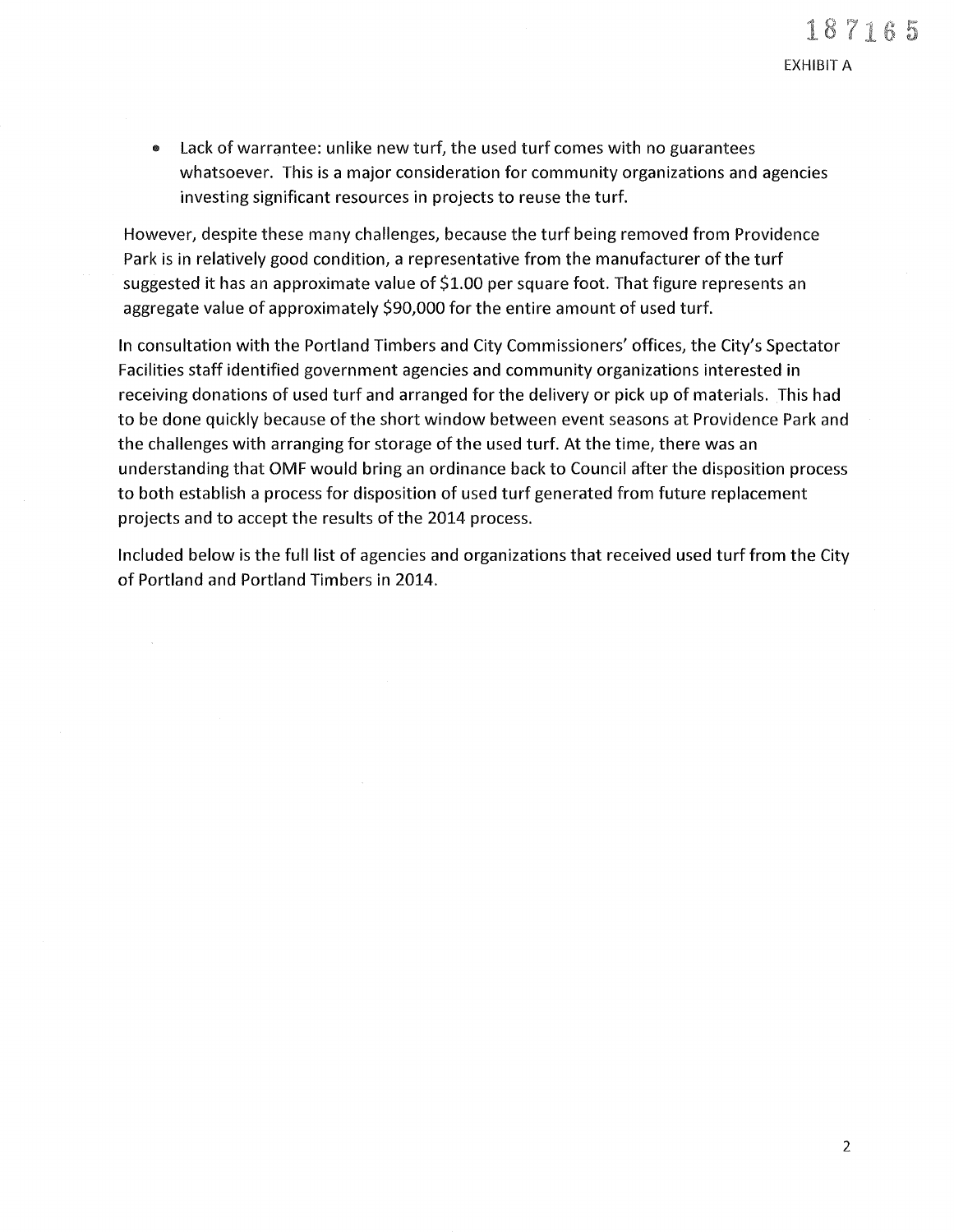# 187165

EXHIBIT A

#### 2014 Turf Recipients

 $\label{eq:2} \frac{1}{\sqrt{2}}\int_{0}^{\frac{1}{2}}\frac{1}{\sqrt{2}}\,d\mu_{\rm{eff}}$ 

 $\hat{\mathcal{A}}$ 

| <b>Public Agencies</b>                                              | Approx. sq. ft. | <b>Notes</b>                                                                                                    |  |  |
|---------------------------------------------------------------------|-----------------|-----------------------------------------------------------------------------------------------------------------|--|--|
| City of Portland Parks,<br>Todd Lofgren                             | 8,250           | Installed at Montavilla Park "Portland<br>Timbers Field" outdoor futsal field.                                  |  |  |
| Oregon City HS Baseball,<br>Greg Lord<br><b>Head Baseball Coach</b> | 24,000          | Installed at Oregon City HS Athletic<br>Center, some left-over material donated<br>to other HS sports programs. |  |  |
| Canby High School,<br>Mike Higgins<br><b>Head Softball Coach</b>    | 4,500           | Installed at Canby HS Batting Cages.                                                                            |  |  |
| <b>Total Material Transferred to</b><br><b>Public Agencies</b>      | 36,750          |                                                                                                                 |  |  |

| <b>Non-Profit Organizations</b>                                                  | Approx. sq. ft. | <b>Notes</b>                                                                    |
|----------------------------------------------------------------------------------|-----------------|---------------------------------------------------------------------------------|
| Riverside-Wilshire Little League,<br>Wade Siegel                                 | 15,750          | To be installed for baseball at 3061 NF<br>Riverside Way in Northeast Portland. |
| Tigard Blast Fastpitch Softball,<br><b>Grant Olson</b>                           | 12,000          | Used in a practice facility until lease lost,<br>then donated to local schools. |
| Camas Little League,<br>Kent Broadbent                                           | 24,000          | To be installed at a local Camas Park for<br>little league.                     |
| <b>Total Material Donated to</b><br><b>Community Non-profit</b><br>Organizations | 51,750          |                                                                                 |

| Recycled                               | Approx. sq. ft.              | <b>Notes</b>           |
|----------------------------------------|------------------------------|------------------------|
| <b>Portland Timbers</b><br>Ken Puckett | 3,750 (unusable<br>material) | Recycled for coasters. |
| <b>Total Material Recycled</b>         | 3,750                        |                        |

3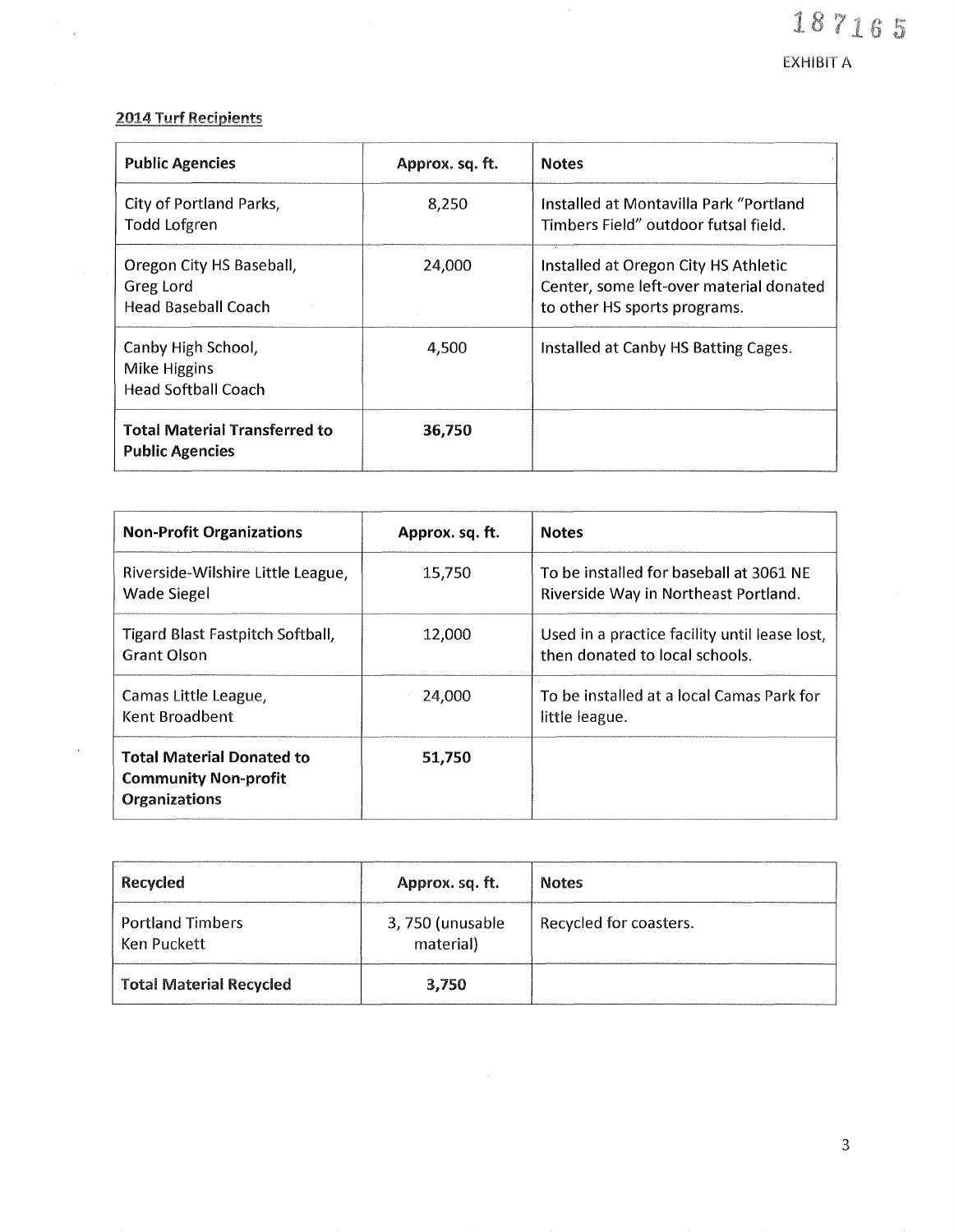#### Turf Disposition Procedure Recommendations:

The 2014 donation effort provided a useful opportunity to learn about the realities of donating and reusing artificial turf. Staff continues to communicate with the recipients of the materials to assess the impact of the donation effort and make the process more efficient and effective in the future. Below are several recommendations to incorporate in a future turf disposition process:

- 1. Publicize the opportunity in advance. Many organizations in the region are interested in installing used turf. Publicizing the opportunity several months in advance will increase the chances of finding qualified recipients who can make full use of the turf and provide interested organizations the necessary lead time to plan for transportation, storage and installation.
- 2. Provide a FAQ document for interested recipients. Inform potential recipients of potential costs of installation, storage, and transportation of turf. Explain the selection process.
- 3. Develop a simple application. Include basic requirements for qualification (public or non-profit organizations, financial capability, site identified with necessary permissions, etc.)
- 4. Require written confirmation of the donation from recipients. Include indemnification language for the City and highlight limitations of installing used turf (no warrantee, etc.)

#### Staff Contact:

Karl Lisle, Spectator Facilities & Development Coordinator, (503) 823-5876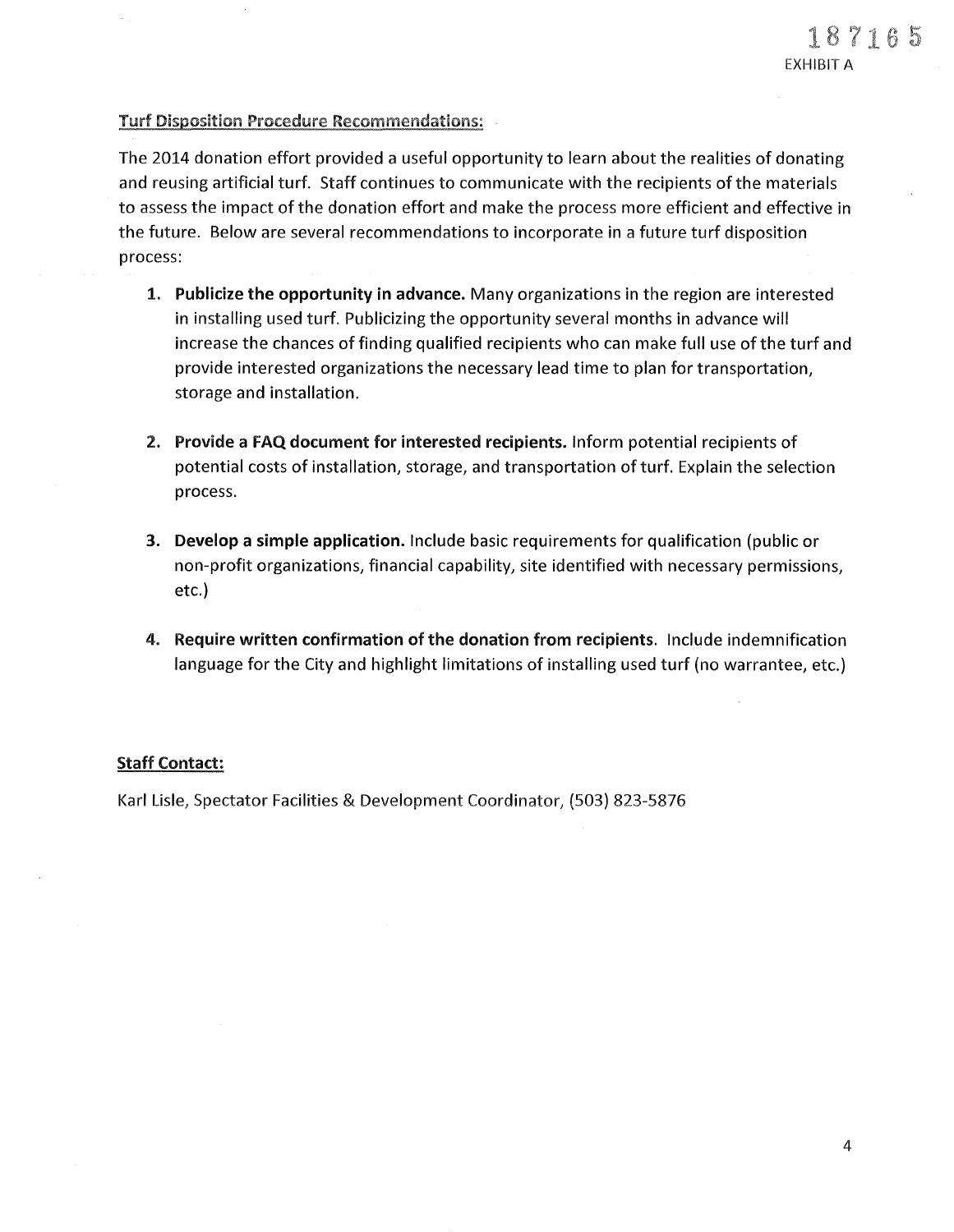EXHIBIT B

#### OMF- ##.##~DISPOSITION OF USED TURF FROM CITY-OWNED SPECTATOR FACILITIES

*Draft Administrative Rule to be adopted by Office of Management and Finance Pursuant to Rule-Making Authority* 

#### Purpose *I* Scope

This administrative rule outlines the process for disposition of used artificial turf from Cityowned spectator facilities. In spectator facilities, turf may be replaced while it still retains significant useful life for applications with less stringent performance requirements. This rule reflects the City's desire to dispose of the turf in a socially responsible and environmentally sound manner, with a preference to see the turf reused first by other City bureaus, and then other governmental agencies, in community and youth-oriented applications.

Artificial turf that is being replaced in City-owned spectator facilities may be disposed of, regardless of current market value, at the discretion of the Chief Administrative Officer (CAO) according to the guidance provided by this rule.

#### **Policy**

1. **Donation to other public agencies or non-profit community organizations.** This is the preferred method of turf disposal.

#### **a) Eligible Recipients**

Potential recipients of used turf will be considered according to the following general priority. However, the CAO has the authority to deviate from this priority based on the additional considerations included in this rule.

- 1. City of Portland bureaus and agencies
- 2. Public agencies based in Portland
- 3. Non-profit youth-oriented organizations based in Portland
- 4. Public agencies based outside Portland
- 5. Non-profit youth-oriented organizations based outside Portland

#### b) Criteria for Eligibility

To be considered for receiving used turf, applicants must:

- 1. Demonstrate a reasonable likelihood they will be able to install and use the turf within a reasonable period. This includes financial capability and confirmed location availability.
- 2. Demonstrate the ability to arrange and pay for transport of donated turf from the project or storage location to the installation site or storage location on